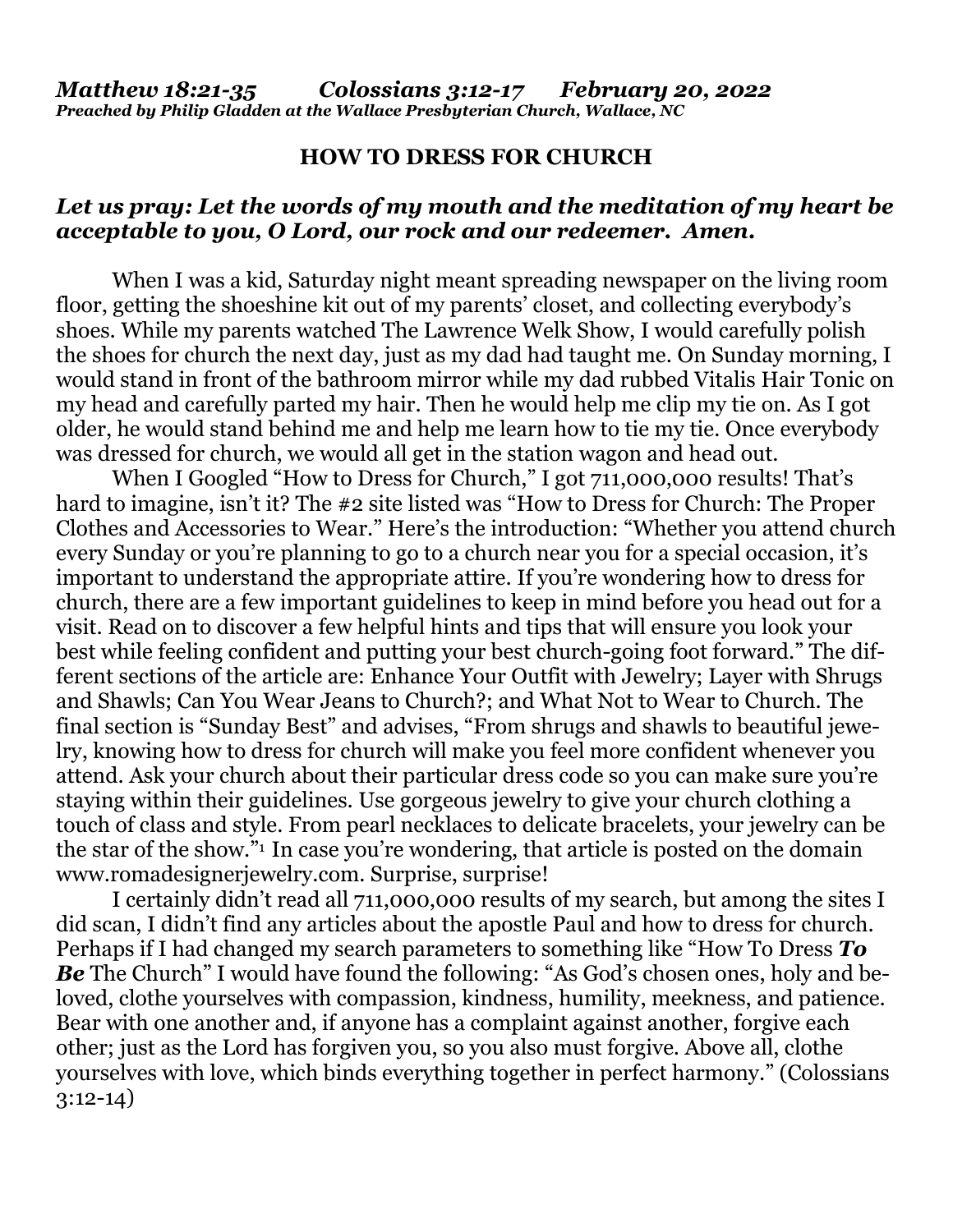In the very early church, converts to the Christian faith would be instructed in the faith as they prepared for baptism. On the Saturday night before Easter, the candidates for baptism and the members of the church would hold an all-night Easter vigil. While it was still dark, the converts would face the darkness in the west, strip off their old clothes, and renounce Satan and all his ways. Then they would face east as the sun rose, make a threefold profession of faith in Jesus Christ as Lord, and be immersed in the water three times, in the name of the Father, and of the Son, and of the Holy Spirit. After the new believers came up from the waters of baptism, they were dressed in new, white robes.<sup>2</sup>

 In his 1905 short story, "The Czar's Soliloquy," Mark Twain writes about the czar's morning habit of meditating for an hour before getting dressed. As the czar looks at himself in the mirror without his royal clothes on, he realizes, "Without my clothes I should be as destitute of authority as any other naked person. Nobody could tell me from a parson, a barber, a dude. Then who is the real Emperor of Russia? My clothes. There is no other." Then the narrator comments, "What would man be — what would any man be — without his clothes? As soon as one stops and thinks over that proposition, one realizes that without his clothes a man would be nothing at all; that the clothes do not merely make the man, the clothes are the man; that without them he is a cipher, a vacancy, a nobody, a nothing."<sup>3</sup>

 Mark Twain didn't invent the phrase "clothes make the man." Erasmus, a Catholic priest and theologian of the Middle Ages, wrote the same thought four hundred years before Twain. Erasmus quoted Marcus Fabius Quintilianus, a Roman educator and rhetorician, who himself cited the writings of Homer from 7 or 8 B.C. And, of course, in Shakespeare's *The Tragedy of Hamlet*, as Laertes packs for his trip to Paris for his education, his father, Polonius, advises him to buy high-end clothes that are not too gaudy and says, "The apparel oft proclaims the man."

 Interestingly, researchers at Northwestern University have described what they call "enclothed cognition." In one experiment, students who wore white lab coats scored better on cognitive tests than students who didn't wear coats. One of the study's co-authors described "the influence your clothes can have on the way you think, feel, and behave," and explained, "Many pieces of clothing carry a symbolic meaning. For example, the robe of a judge signifies justice, an expensive suit signifies power, and a white lab coat signifies a scientific focus and attentiveness. Our research indicates that wearing clothes exerts influence through this symbolic meaning."<sup>4</sup>

 I seriously doubt the apostle Paul knew anything about the term "enclothed cognition," but he certainly understood the importance and power of the concept, at least when it comes to putting on the clothes of the new life in Christ. Once again, we have a perfect example of how Paul structures his letters. First, he tells us what God has done for us in Jesus Christ and who God has made us to be and calls us to be in Jesus Christ. Then Paul, in so many words, says, "Since that's who you are, live like it!"

 At the beginning of Colossians 3, Paul writes, "So if you have been raised with Christ, seek the things that are above, where Christ is, seated at the right hand of God. Set your minds on things that are above, not on things that are on earth, for you have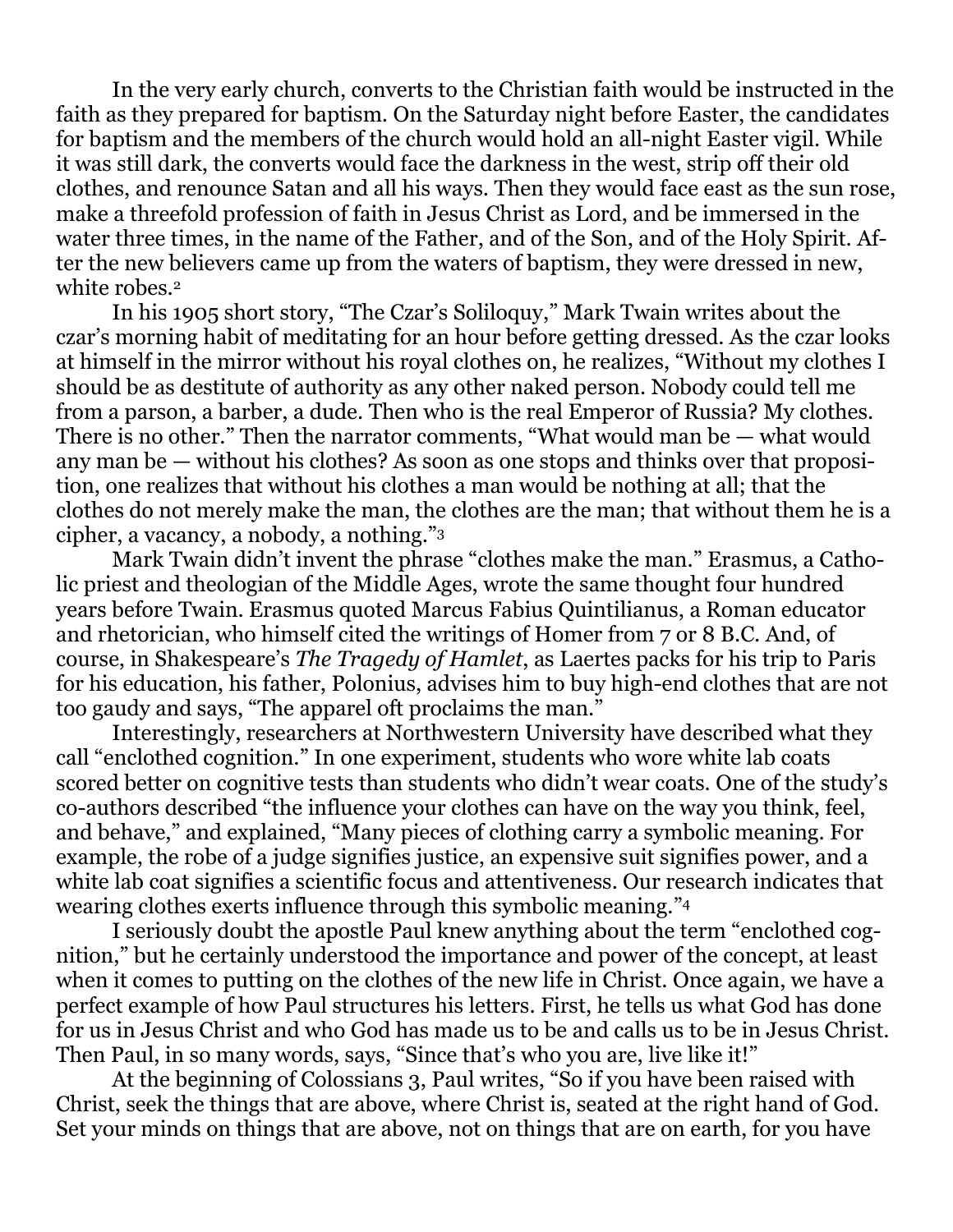died, and your life is hidden with Christ in God." (Colossians 3:1-3) Paul warns believers what not to do as believers and followers of Jesus Christ. Then he describes what the new life in Christ looks like as he uses the imagery of putting on new clothes. As *The Handbook of Fashion, 1847* says, "Dress is a thing very significant to inward feeling, and very operative upon outward conduct." One Bible commentator explains, "As ones God has chosen, set apart as holy and loved, they should make sure their behavior matches up with their identity; their outside should match their inside. Knowing who they are helps them to clothe themselves with behavior that fits. Just as ill-fitting clothes detract from the beauty of a person, so too do ill-fitting behaviors detract from the image of Christ that believers should exhibit."<sup>5</sup>

 Keep in mind that the apostle Paul wasn't writing about actual clothing believers should wear. In fact, that would be the last thing he would encourage, so that what you wear to church or to be the church would make you the star of the show, as that Google article so breathlessly and excitedly promoted. It should come as no surprise that these verses from Colossians 3 sound so similar to what we've heard the last three Sundays from 1 Corinthians 12-13, about the gifts of the Spirit, the one body, the many members, and the common good. If we are the many members of the one body of Christ, the Church, then our dress code for being the church must match who we are in Jesus Christ. The new life in Christ — the new clothes we put on as God's chosen ones, holy and beloved — is to be marked with compassion, kindness, humility, meekness, patience, and forgiveness. And the article of clothing that ties the whole outfit together is love that still more excellent gift that Paul told the Corinthians was the greatest gift of all.

 One time I told our son, Jackson, who is a furniture designer with a great eye for fashion, that I had thought about asking him to throw out all of my clothes and pick out all new clothes for me to wear. "What do you suppose they would look like?" I asked. Jackson said, "I'd probably pick pretty much the same things you already have." Somewhat disappointed, I said, "Really, how come?" And Jackson said, "Because that's who you are. You wouldn't look right in something completely different."

 Another Google site suggests, "If you're having an issue defining your personal style, why not start by choosing a style statement?" The article says, "A style statement is an opportunity to dress for the person you want to be. Clothes communicate volumes about ourselves and influence the way we see ourselves. Attitude and mindset follow the lead of the clothes you are wearing. Style isn't about wanting to be someone else, or following rules, it is about knowing yourself, believing in yourself and working with what you have to create a visual representation of your soul on the outside for all the world to see."<sup>6</sup>

 That's who we are — God's chosen ones, holy and beloved. And Paul gives us some great fashion advice and clothing recommendations to express who we really are, to dress for the persons we want to be as God's beloved child. When we put on compassion, kindness, humility, meekness, patience, and forgiveness, and tie it all together with love, we will create a visual representation of our souls on the outside for all the world to see.